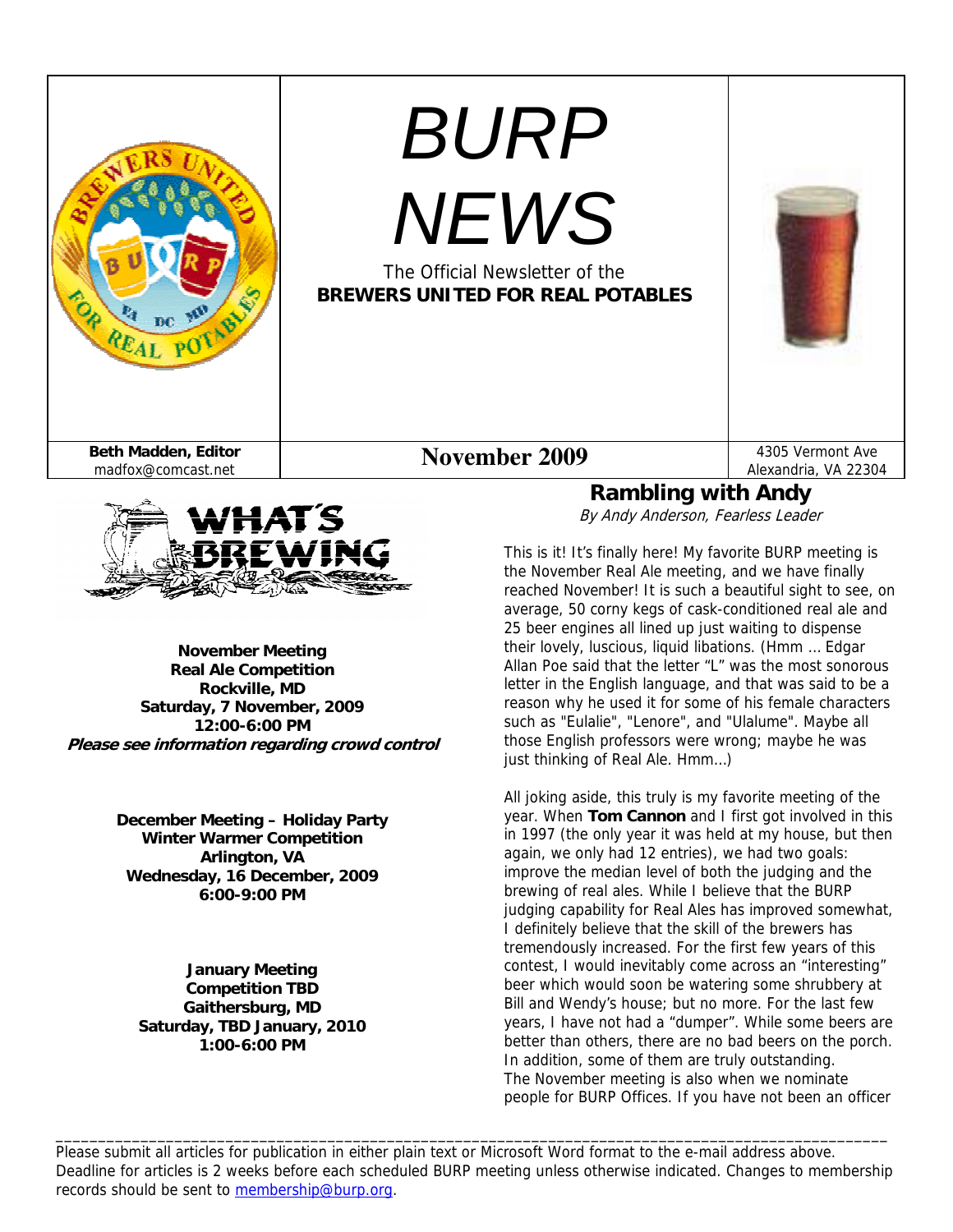before, or, if it's been quite awhile since you last served, please consider running for office. We will also keep the nomination period open for 2 weeks after the 7 November meeting so that people who may not be in attendance at the meeting might still have the opportunity to "throw their hat into the ring".

Before I forget, I want to thank **Bud and Helen Hensgen** for allowing us to meet at their fine house for the October meeting. While the day started off quite over-cast and rainy, it soon blossomed into a fine day. BURP mojo works again!

This year is rapidly coming to a close. After this week's November Real Ale meeting, we only have the December meeting on 12/16 at Lyon Community Center. For those who are new to BURP, what November is to Real Ale, December is to beer cuisine! So start getting those creative dishes ready. We managed to reserve it an hour earlier than usual, so we can start the festive prep work for the space as early as 5 PM that day.

In the meantime, go brew a beer! Cheers!

# **Artz's Craft: Enlightenment Update**

By Tim Artz, Minister of Enlightenment

Well, I hope everyone has been busy making some great homebrew, mead and cider. We have quite a few full fermenters bubbling away here.

In October we had a nice class on mead making. The attendees all seemed to have fun learning and sampling some mead. Bill Newman promised to write up the class – I guess he actually was paying attention. It's great to add some meadmakers to BURP's growing group. We can all look forward to sampling these folks' wares next year. Hopefully, by then we will have enough interest to have a club competition. Also, as many are aware by now, there is a new upcoming mead judge program under the BJCP. If there is sufficient interest, we can get a group together to prep for the test. I downloaded the study guide, and can tell you it is one of the best mead resources out there. The only part I found a little troubling was the emphasis on obscure single blossom varietal honeys. Not only are these very hard to find in order to experience the taste (beyond memorizing what the guide has to say), they are often quite expensive for mead making.

I spoke with **Ty Ming** at the October meeting, and unfortunately he let me know that no one signed up for his extract to all-grain transition class. Hopefully Ty and others will be able to do this sort of thing again in the future. Let's help each other brew better beer!

I know **Wendy Aaronson** and **Tim Pohlhaus** are working on the Yeast Metabolism lecture. Hopefully, we will have new details to report on that soon. Likewise, with **Dave Pyle's** Lambic blending session.

I will be setting a date for the Sake class in December. I hope it will be cool by then. Interested parties should let me know to get on the list.

December will wrap up my 2009 tenure as your Minister of Enlightenment. I hope everyone had a chance to learn some new things and have fun doing it. We did not get to all of the things I'd hoped we'd do, but we did make quite a bit of progress. Remember that volunteers are what makes BURP great, so don't be afraid to come forward with your ideas and your know-how to contribute to that greatness. If folks are happy with the job I'm doing, I would be glad to give this job another go. If not, I will fully support my successor!

In closing, I have some sad news. I was shocked to hear of the untimely death of a friend and great brewer, Greg Noonan, on October 13<sup>th</sup>. Greg was a fixture at all of the early AHA conferences that Dot and I attended. We got to know him well, and no matter how much time there was between our meetings, it always seemed like we just picked up where we left off. Through Greg's excellent writing in the classic Brewing Lager Beer, I learned the art of decoction mashing. Greg was easy to get along with, very hilarious, and full of great brewing information. He will be missed. In honor of Greg, it would be great if we could have someone do a decoction mash class.

### **BURP Real Ale Competition 2009**

By Tom Cannon and Andy Anderson

Just a reminder that the November meeting will be in conjunction with BURP's 13<sup>th</sup> Real Ale Competition. Because of the massive number of beers we are expecting and the fact that all of the brewers would like them to be drunk (the beers, not the BURPers!), the meeting will start at 12:00 Noon. We will endeavor to have half of the kegs on from 12:00 until 2:30 and the other half from 2:45 to 5:00. The winning beers will be announced at 2:45, after the beers have been changed over.

For the competition, kegs are being accepted at Bill and Wendy's house beginning Sunday, 1 November. Please contact Bill if you are planning on dropping off a keg. Understanding that Rockville is a bit of a schlep for some of us that live in Virginia, Tom will be happy to transport kegs up for entries from Virginia on Tuesday evening, 3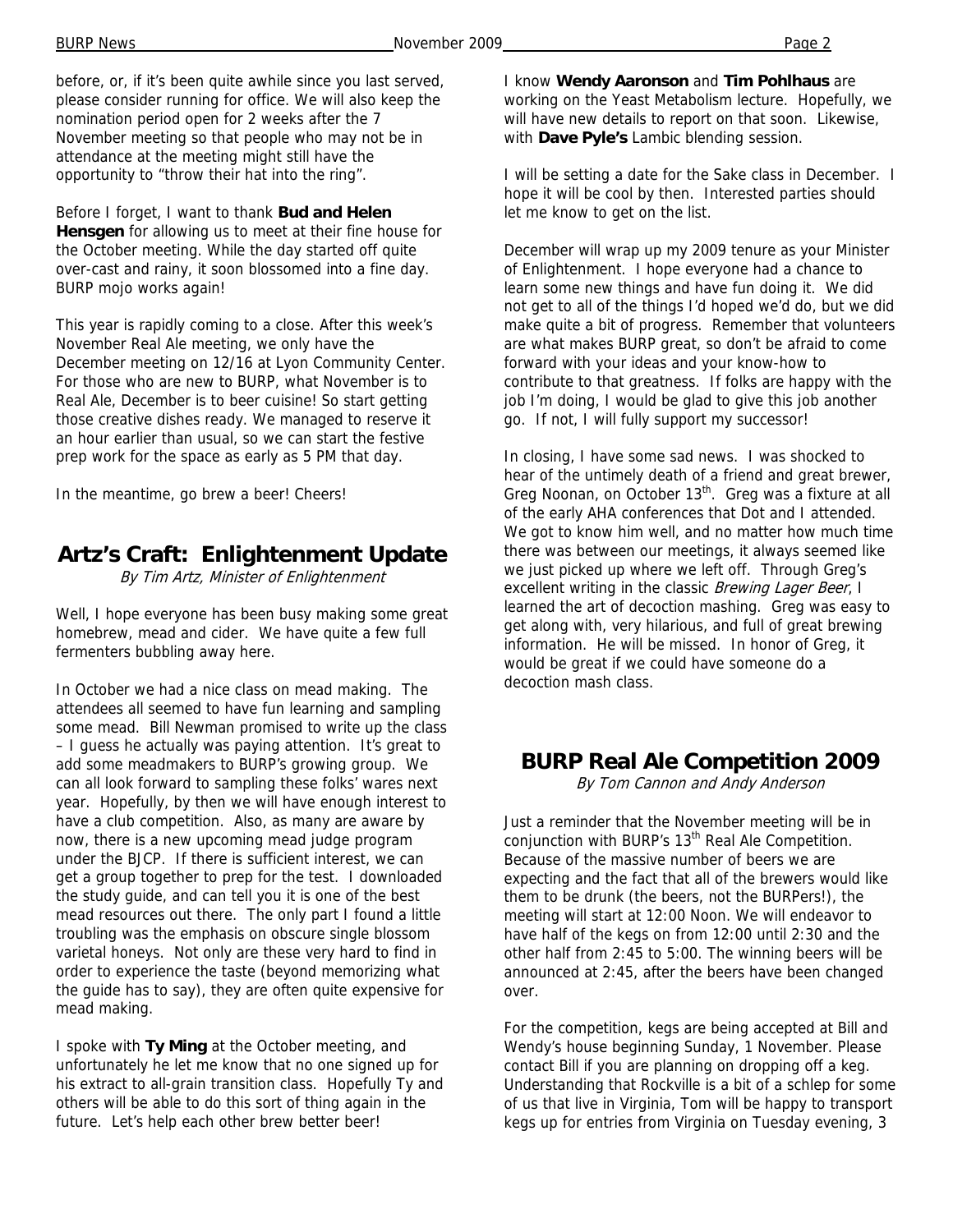November and Wednesday evening, 4 November. Give him a call (703) 204-2256 or drop him an e-mail if you want Tom to take your keg up for you. For all entries, please provide a gas-in fitting attached to each entry (unless you have a keg that can be vented without a fitting). If the fitting is attached, at the end of a piece of string, there's a much better chance that it won't disappear during the meeting. Also, please provide the style category for your beer(s) (acceptable style guidelines are on the BURP Real Ale Page http://burp.burp.org/Default.aspx?tabid=390), along with your estimated starting and finishing gravity and, if you have one, a clever name for your beer. All of these will be posted on the beer engine while your beer is being served at the Saturday meeting.

VERY IMPORTANT: The Real Ale Competition, on the Friday before the BURP meeting is a closed competition for judges and stewards only. If **Bill Ridgely** or Tom has not contacted you to either judge or steward, please don't show up Friday night. Don't worry, though. There will be plenty of Real Ale to drink at the meeting Saturday, and we'll make sure every entry is on for at least two and a half hours during the meeting. Also, since we'll have plenty of Real Ale, November is a no beer meeting; that is, you don't need to bring any beer to the November meeting, unless, for some weird reason, you don't like British Style Ales!

After the meeting has started and we are confident the beer is pouring smoothly, **Tom Cannon** and **Andy Anderson** will be holding a Real Ale educational session. If you want to learn more about this distinctive style, including what is and what is not Cask Conditioned Real Ale, plan on being at the meeting by Noon. One final note - We are asking everyone attending this great BURP event to please respect our members' property, which are the beautiful beer engines out on Bill and Wendy's deck. Understand that these pumps are a significant investment for their owners, and, if their owners are anything like us, love them like they are one of our children. Everyone is encouraged to pull their own pints at the meeting, but please don't mess with any of the fittings, and if you think there is anything wrong with the engines, let Bill, Andy, or Tom know so we can straighten it out. We've already lost one beer engine (and a nice one) to this meeting because someone did not respect that person's property. We don't want to lose any more. See you all at the Aaronridge Pub!

## **Real Ale Festival Crowd Control**

Last year's effort to control entry to the Real Ale Festival by way of a check-in table in the Aaronridge carport was very successful, and we'd like to follow the same procedure this year. The club is seeking volunteers to work at the check-in table for a short period of time during the fest - perhaps ½ hour per volunteer if enough people are willing. The current forecast is for a pleasant day with moderate temperatures, but a propane heater will be set up for volunteers if cooler temperatures prevail. Please contact Bill and Wendy at 301-762-6523 or e-mail aaronridge@comcast.net if you would be willing to help out. The hosts would like to remind those attending that this is primarily a BURP event for BURP members. While bringing guests is not discouraged (and attendance by potential new members is greatly encouraged), the hosts would very much appreciate being contacted beforehand by all those who wish to bring guests to the event. They would also like to request that everyone attending wear a name tag and indicate on the tag whether they are a club member or a guest. Guests will be approached by club officers and encouraged to join the club. After all, a public Real Ale Festival such as the one held in Baltimore last month requires a fairly significant outlay of money. A BURP membership costs only \$15 (\$20 for couples) and provides a full year of great activities outside of Real Ale (not to mention excellent educational opportunities). It's not too much to ask of those who are not already members.

Thank you all in advance for helping to keep this primarily a club event for enthusiastic real ale aficionados and not just an opportunity to consume mass quantities of free beer.

## **BURP Election 2009 Call for Nominations**

Our country recently participated in one of the most rousing election seasons in recent memory, with thousands of candidates, volunteers and voters energized to go to bat for the greater good of our country. Whatever your party affiliation, it would be difficult not to be heartened by such an out-pouring of caring by citizens from across the political spectrum. Now we urge you to rouse yourselves and come forward to run for a BURP office. Active officers and other volunteers are crucial to the continued success of Club. Please step up to the plate and do your part to make a positive difference in the life of BURP.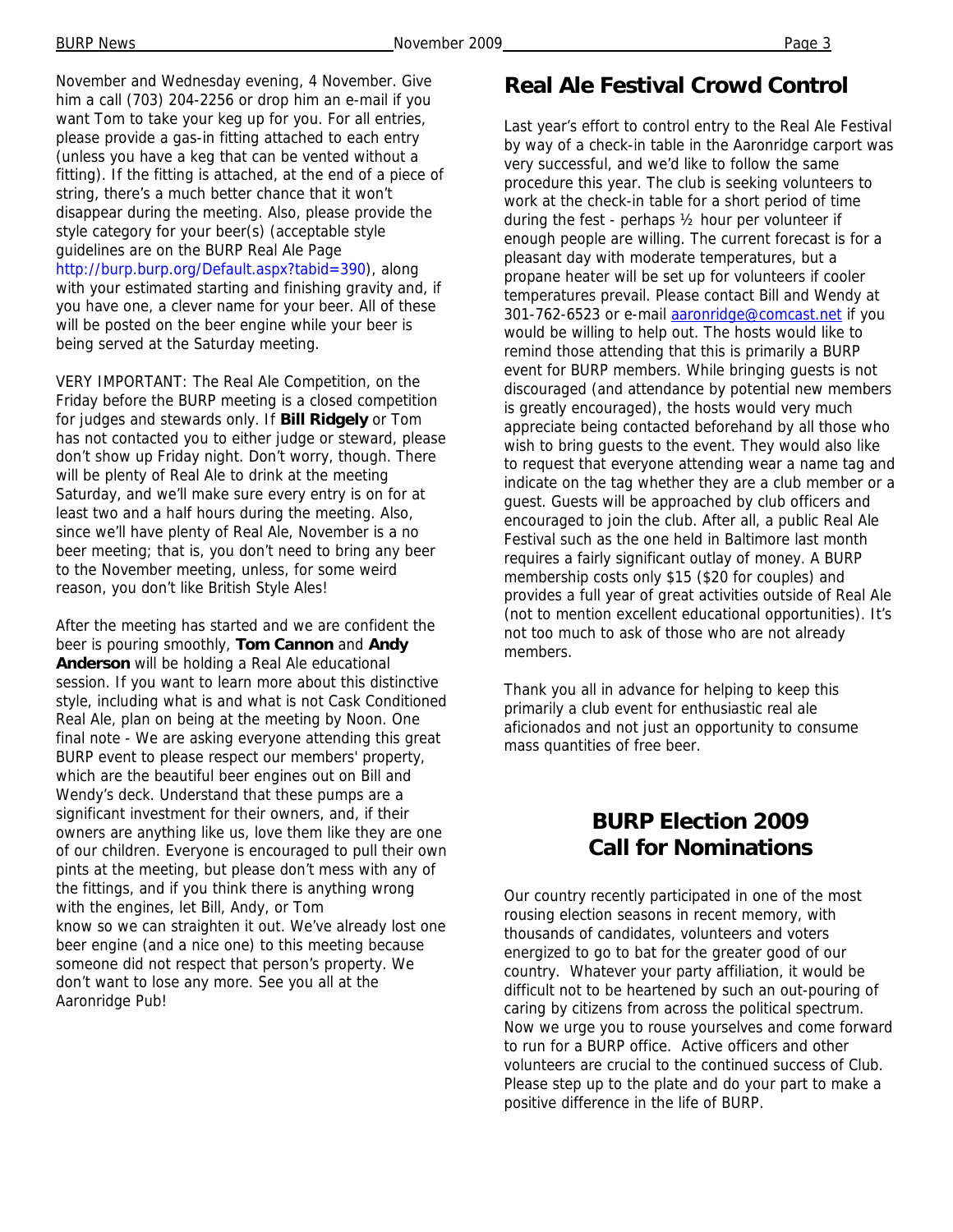### **Nominations will open at the November Real Ale meeting on Saturday, November 7, and will close at 11:59 PM on Sunday, November 29.**

Voting will be on-line from Wednesday, December 2 through Tuesday, December 15. Members also will have the option of casting a vote using a paper ballot at the December meeting on Wednesday, December 16.

BURP offices are:

- Fearless Leader (President)
- Minister of Culture (Competition Organizer)
- Minister of Enlightenment (Organizes Seminars, Classes, Workshops)
- Minster of History/Libeerian (Manages the Club Library and Historical Records)
- Minister of Finance (Treasurer)
- Minister of Truth (BURP Newsletter Editor)
- Minister of Propaganda (Membership)
- Minister of the Web (Manages Web Content)

Please contact Andy or any of the other officers, if you have questions regarding the day-to-day duties of these positions.

The BURP Officer position descriptions are as follows:

#### **Fearless Leader** (President)

**Duties**: Coordinates BURP activities with other officers. Makes announcements at meetings. Represents BURP to the public. (Which means that you can send articles to your relatives, who will do almost anything to avoid telling their neighbors what you do for fun). Initiates and coordinates major BURP activities (conferences, festival participation, etc).

### **Minister of Culture** (Competitions)

**Duties:** Runs monthly club competitions and writes articles about styles for the BURP News. Orders awards for contests. Is the competition organizer for the Spirit of Free Beer, but may recruit someone for this job. May organize trouble-shooting corner at meetings.

#### **Minister of Enlightenment** (Education)

**Duties**: Organizes educational sessions about brewing techniques or particular styles. Sets up yearly preparation courses for the BJCP exams. Holds premeeting commercial beer tastings to assist club members in honing style recognition skills.

#### **Minister of History** (Libeerian/Historian)

**Duties**: Maintains the BURP Libeery, a great resource, which is underutilized. Sends the BURP goon squad after people who have not returned Libeery material. Writes

interesting articles based on libeery resources for BURP newsletter. Maintains the club archives and serves as de facto club historian.

### **Minister of Finance** (Treasurer)

**Duties**: Knows where the money comes from and where it goes. Maintains the BURP bank account. Participates heavily in financial forecasting issues, such as "can we afford to front the money for club memorabilia". Makes reimbursements when presented with appropriate receipts.

#### **Minister of Propaganda** (Membership)

**Duties**: Serves as BURP'S point of contact with folks who are interested in joining. Maintains the club membership database and electronic newsletter notification e-mail list. Prints the membership cards. Sends out renewal notices.

#### **Minister of Truth** (Newsletter)

**Duties**: Edits the BURP News and gets it to you in time for you to know when and where the next meeting is. Solicits articles and people to be meeting reporters. Serves as BURP's Secretary for its official functions.

#### **Minister of the Web** (Web Page)

**Duties**: Administers burp.org. Maintains the web site. Creates new pages for upcoming BURP events and updates the web pages. Keeps the BURP Calendar current. Custodian for BurpList and BURP's administrative internet mailing lists. Maintains the @burp.org email aliases.

### **Sticky Issues: A Super Sweet Mead Class On Sunday October 17**  By Bill Newman

Six sweet-toothed BURP'ers buzzed into the Artz' brewhouse to learn all about beekeeping, honey production and tasting, mead-characterization,

meadmaking, mead-evaluation, and mead-tasting.

After a brief critique of Google maps, **Terri Fischer, Jay Nogle, Mike Bucher, Mike** and **Megan Evans** gathered around an actively bubbling fermenter (Tim had recently brewed a Scottish 80 Shilling in honor of Greg Noonan) to taste a dozen honeys while Tim addressed the basics of keeping bees. This included some hands-on show-and-tell with sticky, honeycombed,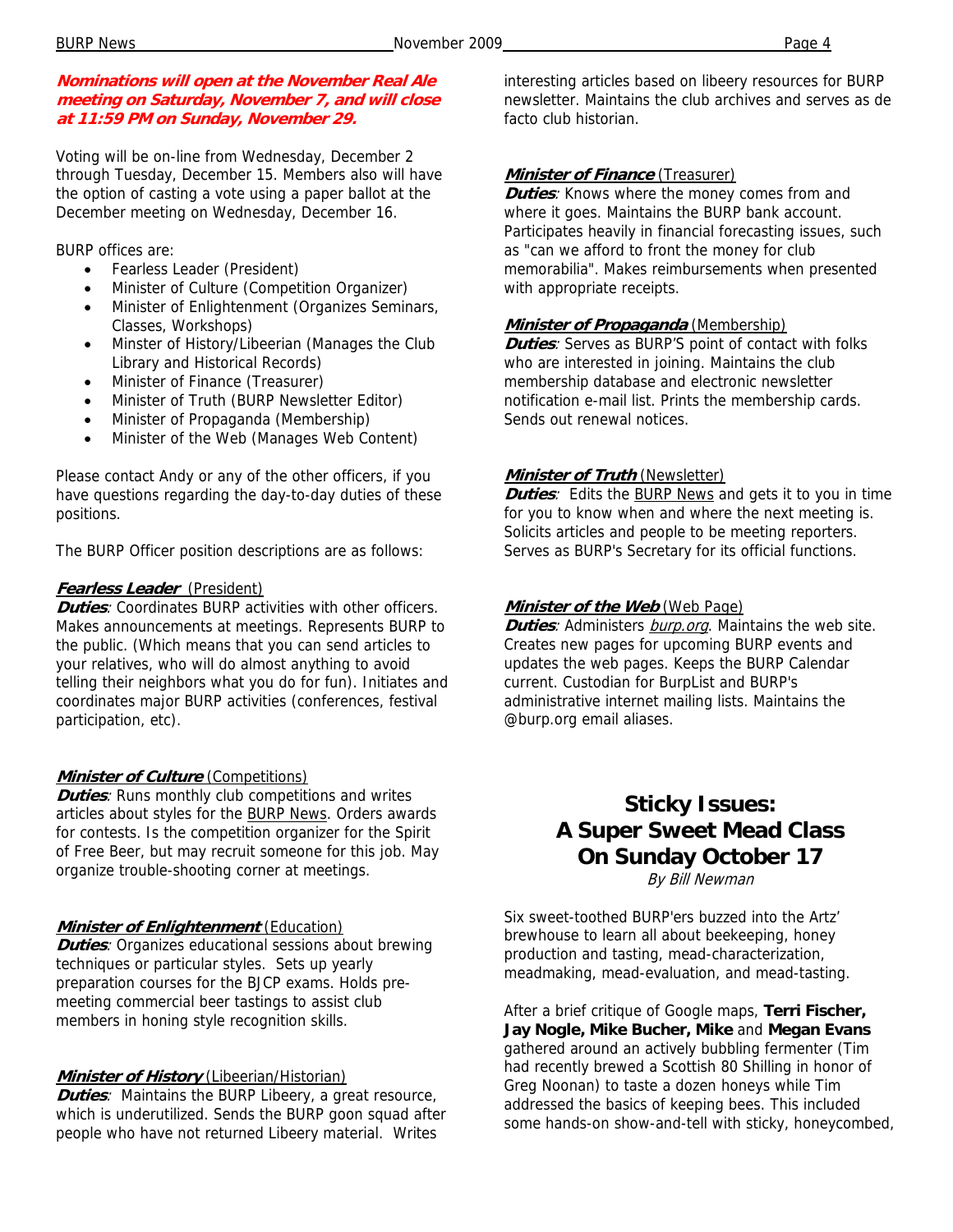beehive parts and questions that covered topics from queen-bee costs to number-of-times-that-Tim-has-beenstung. Tim mentioned good sources of mead information including some straightforward mead making instructions at Morebeer.com and the 150-page rich BJCP mead exam study guide. In between, the class noted honey characteristics such as gumminess, color(pale-straw to dark-brown), sweetness-intensity, spiciness, and odd flavors like raisins, wood, and medicinal (from the buckwheat honey, Maine-blueberry honey, and Italian chestnut honey, respectively).

As the subject shifted to the relationship of pollen to the honey-making role of bees, the class learned about the intricacies of a 'queen excluder' and that the biggest nectar flow comes from tulip trees and black locust trees. So, when you see dandelions and fruit tree blossoms, it is time to add the 'honey super' so the bees can start feeding and make honey. As active beekeepers, Tim and Dot shared their passionate beliefs in sustainable beekeeping, disease and mite control, and the need to re-queen every year (Make a note **Steve Marler**!)

The final honey we tasted (home produced Black Locust/Tupelo Honey) had also been used to make the first mead we tasted, Tim's Italian Plum Melomel which was 3rd place Best-of-Show at this year's Spirit of Free Beer. Most noted the bold aromas while wondering at the flavor difference of the mead compared to the honey. As more homemade mead samples were poured, tasted, and discussed; we learned that mead can be classified by Original Gravity (hydromel, standard, sack mead) and Final Gravity (dry, semi-sweet, sweet) Then, Tim made a batch of mead while we watched! As he hydrated 2 packets of wine yeast and outlined the importance of nutrients such as GoFerm, DAP, and Ferm-Aid K; a mead was born (hatched? excreted?) before our eyes. While targeting 25% Brix, Tim added approximately 1 gallon of pitted Italian plums (he found a good deal at Costco so washed, pitted, and froze the plums into 1 gallon freezer bags) to 1 gallon of boiling water. That was added to a sanitized fermenter bucket mostly full of cold tap water and stirred as we were reminded that the water must be at least 10 degrees warmer than your honey so it will dissolve. To this mess, he dumped in 12 pounds of his own honey and took a refractometer reading. The reading showed that we were well short of target, reinforcing Tim's suspicion that the bucket held too much water. So he grabbed another vessel of Artz-honey, poured it in while stirring, took a final reading and declared it 'close enough' so pitched the yeast. Done!

We debated the number of times the mead should be racked and the benefits of plastic buckets (to access/remove the whole fruit) and glass carboys (to

see how the mead is clearing) and learning that, by bottling time, it will have been racked 4 times over the course of a year. At this point the pages of my notebook stick together depriving you of the bounty of flowery adjectives used to describe the honeys tasted including: Blueberry(Maine), Home-produced Clover/Thistle, Raspberry, Home-produced locust/tupelo, German Acacia, Home-produced tulip tree / wildflower, and buckwheat. And you missed out on tasting the following home-made meads:

1. 2008 Kaffir Lime Mead. Metheglin, Sparkling, Hydromel

2. 2008 Cyser. Sparkling, Hydromel.

3. 2005 Traditional Mead. Sweet, Still, Sack mead.

4. 2008 Traditional Mead. Semi-sweet, Still, Standard Strength mead.

5. 2008 Italian Plum Melomel. Semi-sweet, Still, Standard strength. 3rd place SoFB 2009.

6. 2005 Mixed Berry Melomel. Semi-sweet, Still, Sack mead. 1st Place SoFB 2008.

7. 1990 Pyment. Dry, still, standard strength.

So go make some mead - it is easy, interesting, and bees need the love.

### **Trivial Beer-Suits**

By Charlie Pavitt



The Octobeer 5<sup>th</sup> Washington Post included a piece by Howard Schneider on the Taybeh Brewing Company, the first Palestinian brewery. Opened in 1995, its continued existence is most likely aided by the fact that it is located in Taybeh, a Christian-dominated town reported to be the only West Bank

municipality with no mosque, although they have begun to brew a non-alcoholic beer in order to meet Islamic dietary codes. The usual fare appears to be a German lager of some sort. The article reports on their fifth annual Oktoberfest, replete with handicraft bazaar, falafel stands, and music along with beer. You can look them up at http://www.taybehbeer.com/

On to the regularly scheduled broadcast: This month we return to Stephen Harrod Buhner's Sacred and Herbal Healing Beers and his chapter entitled Yeast: A Magical and Medicinal Plant. Buhner thinks that the ancients must have been aware that something in the air was responsible for fermentation, and tried to save for repeated brewing what we now know as yeast cultures. In a couple of places in the New World, some finished brew was stored in pots or even woven baskets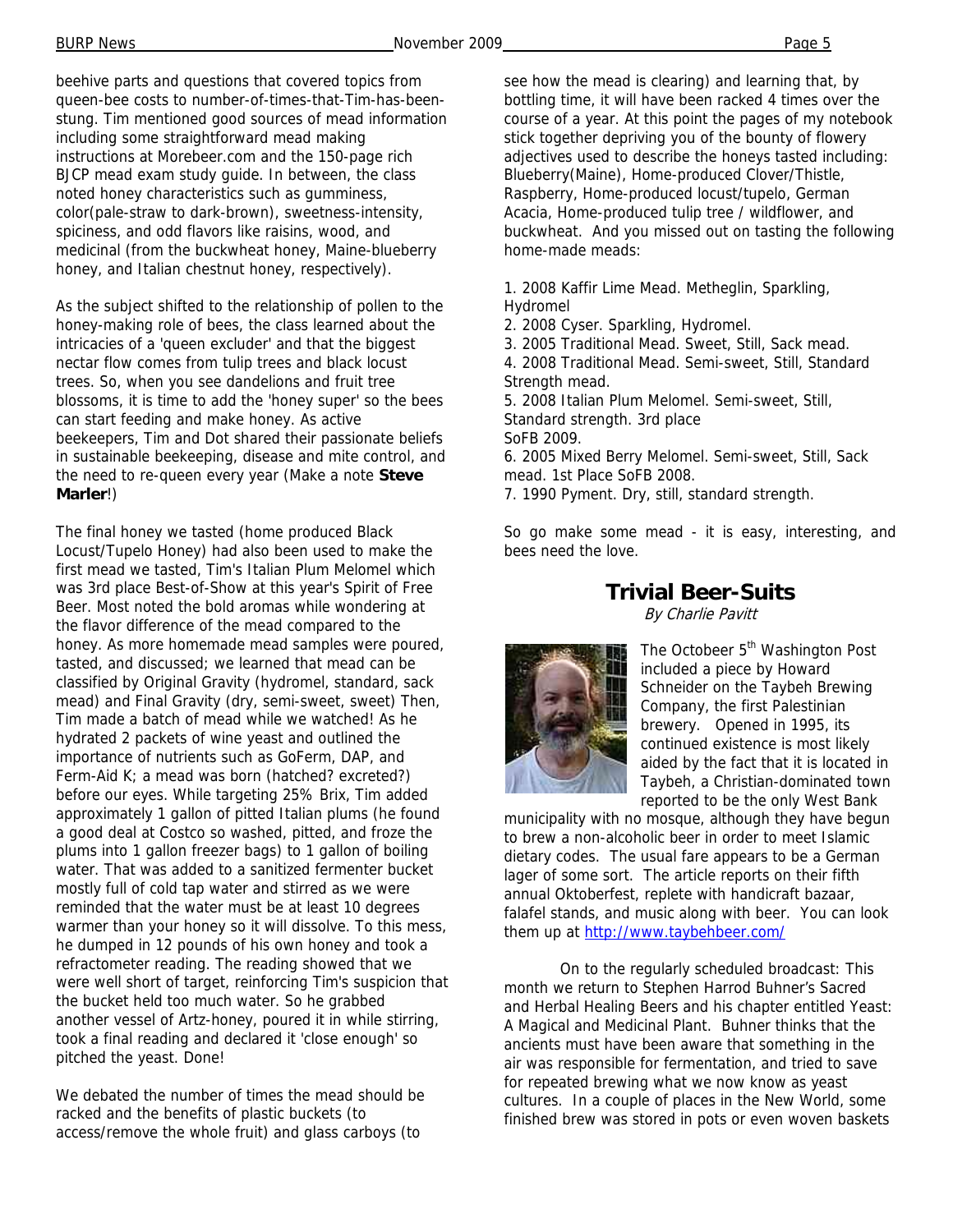(in which the yeast would, in his terms "insinuate itself" into the weave), and then added to the next year's wort. In what is now Norway, juniper branches or birch logs were placed in the fermenter, with the yeast-covered wood dried and maintained until the next brewing.

 Fermentation was a sacred affair. Before pitching, some yeast might be offered to the gods or sprinkled in the four corners of the brewing house to increase the odds of a good brew. Some cultures would have loud, dance- and music-filled ceremonies for the opposite reason; yeast was believed to respond with increased agitation. The Charoti of South America are said to have seen fermentation as "the birth of the good spirit" in worts, and the point of their singing and instrument playing throughout the first night of fermentation is to keep bad spirits from getting into the beer and preventing the good spirit's birth. Buhner makes the point that, metaphorically speaking, they had it right; we endeavor for the yeast we intend to take form and prevent unwanted airborne yeasts from taking over the process. The Ainu, an original Japanese culture, believe and act similarly, along with offering the first glass of what reads as something sake-like to the good spirit in exchange for insuring the successful brew.

 In other cultures, brewing was a solemn occasion, because the yeast was thought to work better in quiet surroundings. The Tarahumara of northern Mexico are, as the author puts it, of the "quiet" school. They ferment in sacred, never-washed jars, and once fermentation begins, the jars are placed next to jars not yet fermenting in order to teach those jars how to do so. As the jars are never washed, yeast residue remains in them, aiding in the next fermentation.

 In a footnoted aside, Buhner reports that in the  $17<sup>th</sup>$  century legislation was passed in Norway prohibiting fermentation at high temperatures, as that was thought to produce beer which was too highly intoxicating.

 I finish by quoting part of a brewing ceremonial speech from the Papago of the Sonoran Desert area (more on them in the next Beer-Suits):

> Some little things I planted in my field Crawling on hands and knees With my wind hoe. Nothing could I raise That would ferment.

Only my child knew the plants That were around us. Repeatedly did he go picking them, And in the palm of my hand he placed them. With water I mixed them; Crouching before the jar I sat,

### **BURP 10 and 20 Years Ago**

Compiled By Bill Ridgely

#### **20 Years Ago, Nov 1989**

The November 1989 BURP meeting was a very special one. First, it was held at the home of local beer heroes **Bob and Ellie Tupper** in Bethesda. Bob and Ellie were already renowned for their monthly beer tastings held at the Brickskeller in DC, but a visit to their home was always a special treat because of their extensive collection of beer cans and other breweriana. This meeting was made even more special, however, by the attendance of **George and Pat Saxon** of Phoenix Imports, Ltd, purveyors of an incredible selection of specialty beers from the European continent (and in particular, Belgium and the UK). The Saxons put together a tasting of their finest products for the club, embellished by the Tuppers, who showed slides of several of the breweries represented by Phoenix (such as Liefmans in Belgium and Eldridge, Pope, and Co in the UK). Prior to the presentation of the fine specialties, a tasting of beers brought back from the Himalayas by your humble compiler was given. Can you say "He-Man 9000 Deluxe Beer" (a strong lager from Sikkim)? As meeting reporter **Mark Kelly** commented, "these beers were generally not rated as high as the mountains Bill trekked". Soon, however, better fare was on its way around the room - from Belgium, two ales from Corsendonk and three from Liefmans (including the original "Goudenband", at that time one of the finest beers available); from England, "Royal Oak Pale Ale" and "Thomas Hardy's Ale" from *Eldridge, Pope*; and from Switzerland, the pale and dark versions of "Samichlaus", at the time the strongest beers in the world. Several other celebrities attended the meeting, including beer writer **Jack Erickson** and Washington Post nightlife columnist **Eve Ziebart** (who gave BURP a nice shoutout in her subsequent column). The meeting raffle was one of the most memorable thanks to contributions from Jack (signed copies of his book "Great Cooking with Beer") and the Saxons. Lucky winners went home with a 750ml bottle of "Cosendonk Brown Ale", a 750ml "Liefmans Goudenband", a 1984 edition of "Thomas Hardy's Ale", and a very special 150th anniversary 1987 "Thomas Hardy's Ale" aged in sherry wood. Fittingly, the last prize went to one of BURP's founding fathers, **Chuck "Pops" Popenoe**. On a personal note, my fondest recollection of this meeting was that it was the first attended by an attractive young lady named **Wendy Aaronson**, an experienced brewer and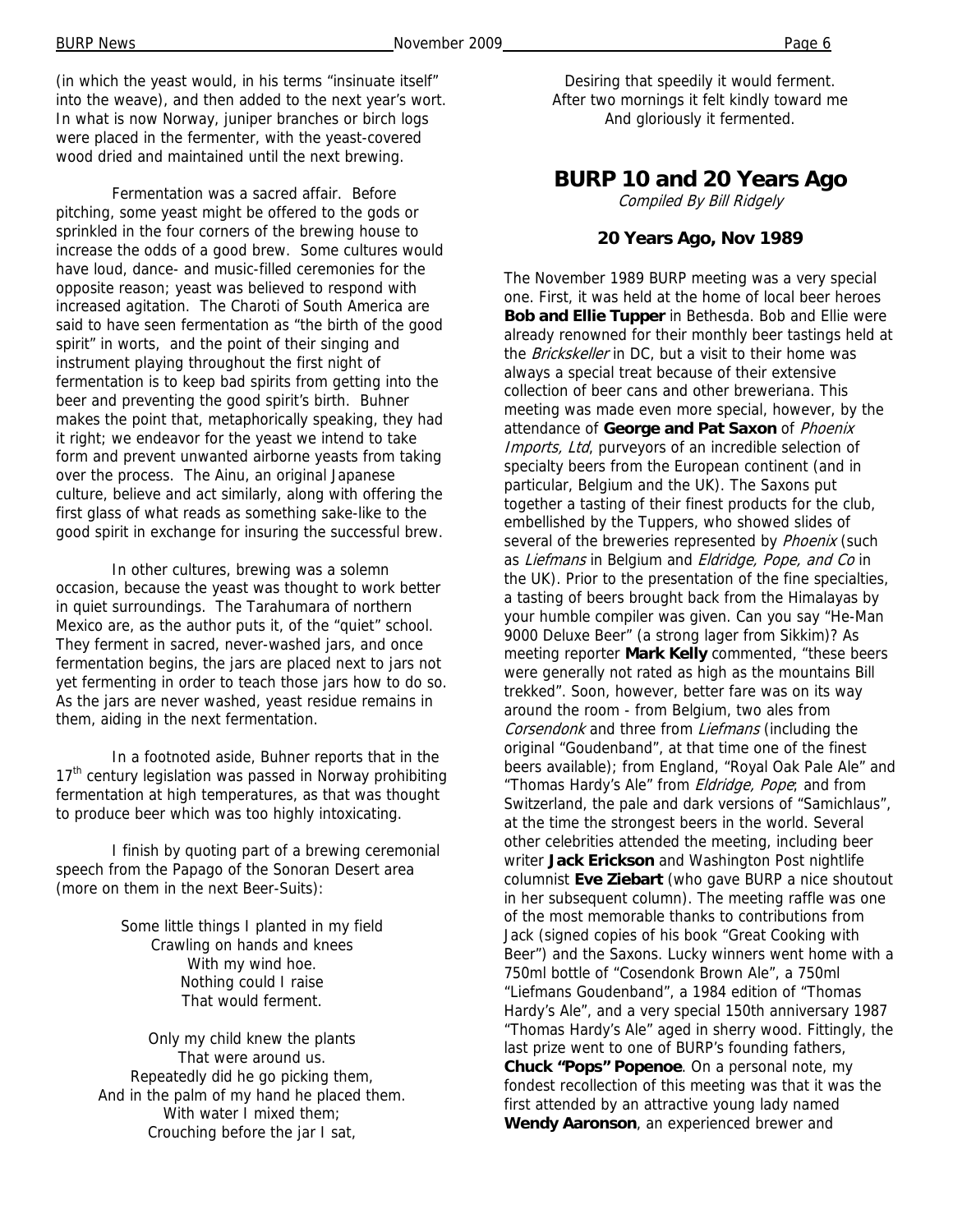microbiologist who worked at the time at the Brew Masters homebrew shop in Rockville. Wendy had a great time and joined the club at the meeting. Things were never quite the same for me after that …

The Nov 1989 BURP News contained a great mix of technical articles and beer travels. Newsletter editor **Erik Henchal** continued his efforts to make BURPers better brewers, this month addressing the use of yeast starters and the relative merits of using B-Brite for equipment sanitization. Next up, **Jim Dorsch** reminded BURPers in his "Whole BURP Catalog" that the new "Beer Hunter" television series, starring **Michael Jackson**, was scheduled to debut on the Discovery Channel in early 1990. BURPer **Al Lowry** contributed an extensive review of new and upcoming brewpubs and microbreweries in the region, including Sisson's South Baltimore Brewing Co and the soon to open Baltimore Brewing Co in Baltimore (How many of you recall the original flagship products of Sisson's - the light golden "Marble Ale" and the amber, hoppier "Stockade Ale"?). Al also visited and reported on the newly-opened Wild Goose Brewing Co in Cambridge, MD. The brewer there, Englishman **Alan Pugsley**, had recently moved to the area after successfully opening Geary's Ales in Portland, Maine. The final article in the newsletter was your humble compiler's review of the beers of the Himalayas, both commercial and indigenous (the latter represented by chang and tomba, in addition to a home-distilled concoction called rakshi).

### **10 Years Ago, Nov 1999**

BURP's 3rd Real Ale Festival was held at the Aaronridge Pub in Rockville on Sat, Nov 20, 1999. Once again, in a now established protocol, the competition judging was held the evening before in a closed session. BURP members were then invited to finish the kegs at the festival the next day. There were a record 34 entries in this year's competition - 5 more than the previous year. Two thirds of these entries achieved a score of 30 or above, showing that BURP brewers took the competition seriously and brewed their finest efforts. The competition behind the scenes, however, for BURP's first "Brewer of the Year" award, was the most interesting. Prior to the competition, **Andy Anderson** led in BOTY points with 16, and **Mike Megown** followed right behind with 15. At the conclusion of the Real Ale Competition, Mike had been awarded 1st place for his Ordinary Bitter and Andy 2nd for his Mild. This resulted in a tie between the two brewers, with each achieving 18 points. As Fearless Leader **Steve Marler** wrote in his follow-up newsletter column, "So what to do? Can you say brew-off? January BURP meeting. Be there." Keep an eye on future BURP history columns for the conclusion of this story. Third place in the competition went to **Alan Hew and Larry Koch** for their Ordinary

Bitter, making the competition a sweep for low alcohol session beers - what many of us believe constitute the best of English-style cask ales.

The combined Nov-Dec 1999 issue of BURP News kicked off with an excellent article by **Mike Megown** on techniques used by English brewers for cask conditioning their ales and how these could be applied by homebrewers. Mike's recipe for smoked ale (1st place smoked beer in the 1998 SOFB) was also featured in the newsletter. In the travelogue department, **A.J. deLange** wrote about his recent trip to Ascension Island in the South Atlantic. The only commercial beer he found worth drinking was canned Guinness, but this provided him with an outlet to expound on the relative merits of the new Guinness "widget can" as well as the potential for brewing classic pilsners on the island's American military base thanks to the vacuum distilled, very soft water used on the base.

# **The Trail Of Beers**

**We Survived – Just Barely**  By John Gardiner, The Frugal Biker/Brewer

We met at Rock Bottom in Ballston to begin our bike ride/pub crawl. We saluted our leader General **Craig Somers**. As most know, **Craig** organizes BURP bike rides. We were "**Somers'** soldiers," a small band of warriors, consisting of **Craig Somers**, **Wayne Vance**  and **John Gardiner**.

We soon experienced incoming rounds. I intercepted a hefeweizen. It tasted more than "hefe". Love wheat beers but they're often too domesticated. By the time it's a hefeweizen, it's often a bit too delicate for me. Not this one, it had character. **Craig** drank a Capaberra, a dark lager patterned after Negra Modelo. **Wayne** went for the Bourbon Stout. How's that for a beer selection all on draft? And we just started.

We tried each other's beers, and all were good. Next, I had a Belgian Anniversary Ale. Higher gravity and pretty good. Too much Anniversary, not enough Belgium. Saw the waiter coming with the bill and quickly excused myself to the toilet. **Wayne** snagged the check. We had our rations. This ride was going to be a breeze.

We started out, and I had my first accident of the day. Had a bit of trouble getting my feet on the pedals. Couldn't get my shoes into my stirrups. My feet kept dragging the ground. Wanted to be a brave **Somers'** soldier, but these are the times that try men's soles, the agony of the feet.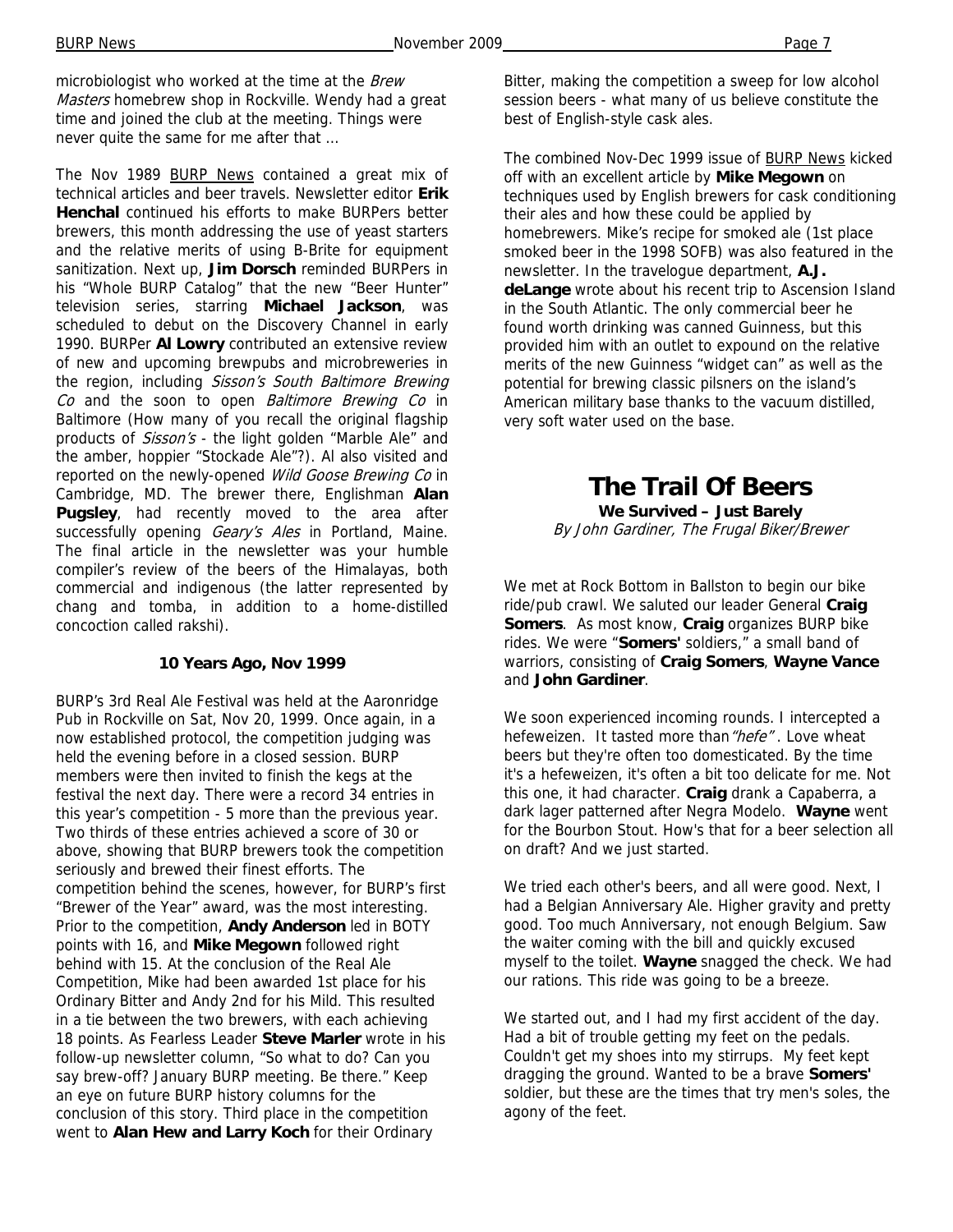Embarrassingly, I tipped a little, and my hand hit a stopped car, an SUV. The driver asked if I was all right. Tried to get \$20 for my injuries but he wouldn't go for it.

Next pub was Rustico in Alexandria. We took more incoming rounds. Rustico, while not a brew pub, has a huge beer selection and knowledgeable staff. **Craig** bought us a \$35 beer from De Glazen Toren Brewery. Was wrapped in paper. My eyes were "de glazen" over when I saw "de" price. Yeah, it was wrapped in paper so's fish! It was called "Saison Epre-Mere". You've got to be kidding! Anyone who brews a **\$35** beer and calls it "**MERE**" should have his poetic license revoked.

**\$35!** That's more than I paid for my suit! Now I admit, it was from Belgium (the beer not my suit). Actually, **Pat** calls it my Salvation Armani (my suit, not the beer). We ate lunch there (Rustico's, not the beer or the suit). (I can't explain everything to you people.) Try to keep up will ya'? Oh by the way, the Saison was dull normal, **Sa**ison **la vie**.

We also ordered a five glass sampler. A memorable one was Victory Donnybrook Stout. We shared them, that way we could select our favorite to order. Don't know whether my grilled cheese and French fries were as yummy as they seemed or I was just starving, suspect both. **Wayne** had two glasses of Sierra Nevada Anniversary beer. The weather was fantastic. We sat outside at each pub, next to our bikes. I was happy, didn't want any unnecessary exercise.

Rustico's was so fun, we watched trains pass by! We each had another interesting beer called Zwickle. It's an unfiltered German style lager. Zwickle is named for the master brewer's key. She uses her zwickle to open the spigot on the fermenter to taste the beer. The key's necessary to keep the staff from using the -- brew key to pour a – *brewsky*. No one can touch her zwickle.

**Craig** and **Wayne** each had a glass of "Fuel". Is that a good name for a biker beer? 'Twas a Wee Heavy Scottish style ale. Went great with the yummy keg rolls. Saw the waitress coming with the bill and darted to the toilet. **Craig** got the tab. Life is good.

And we're off on our next ride. I tell ya', 'twas a little harder this time. The trail was bumpy and my buns were getting sore. With friends like **Craig**, who needs enemas. Was tough going, **Wayne's** legs were cramping and poor **Craig,** the motor on his electric (ahhem) bike was getting warm. I had stirrup trouble again, (I always stir-up trouble) and fell into my next car, a Subaru. It was really funny, when we turned, the Subaru stayed about 30' away to the side. Word got out -- cars were scared of me now!

Next came my vocabulary lesson. **Wayne** taught me a new term "sag wagon"! A sag wagon picks up weary bikers. 'Twas originally "Voiture Balai" (French for "Broom Wagon"). It's the car that 'sweeps up' cyclists who wiped or wimped out. Can't imagine why he's telling me this.

Hit our last pub (figure of speech, finally adjusted my stirrups), Cap City in Shirlington. **Wayne** and **Craig** each got a coffee beer. The brewer uses Arabica coffee beans. They're high-grown and hand-picked. They're roasted locally at Misha's, a coffee house and coffee roaster, in Old Town Alexandria. Coffee beer is too great a violation of the **Reinheitsgabot** for me. Kept thinking of the Drew Cary show. Remember, he invented a coffee beer and started a brewery?

And it took its toll, by this time **Wayne** had enough beers that he started calling **Craig -** Carl. **Craig** had enough beers, he liked his new name!

**Craig** explained, "After all, never heard of **Craig**ling Black Label Beer have you? And there's no **Craig**sberg, (the beer of Danish kings)." So, for the rest of the ride we called **Craig** - **Carl.** We thought "The **Craig**ling" would be a great name for his brewery! Kinda like "The Changeling."

Cap City was wunderbar. Again, the service was great. A "thunder" of motorcycles went by. What do you call a herd (more like heard) of motorcycles? Could call 'em a "rumble". And are mufflers expensive for motorcycles 'cuz none of 'em seemed to have any?

The waitress was bringing the check and I was off to the toilet. Unfortunately, **"Carl"** and Wayne wised-up to my toilet trick. They held it 'till I returned (they held the check, not the toilet.) Fortunately, we'd eaten lunch on "**Carl's"** dime and drank more when **Wayne** paid. "**Carl"** and **Wayne** explained that tipping was more than what I'd been doing on my bike. They assured me, I faced a greater risk of tipping over than over tipping.

We headed back to Ballston and I discovered an interesting phenomenon. Did you know; if you ride downhill goin' -- **it's uphill comin' back?** Not good! The road was more inclined than I was. We were going uphill real slow and I was going downhill real fast. We were **Somers'** soldiers, unfortunately it was the fall. I had my two falls and was about to cause my third. My bad. A BMW driver attempting to avoid being hit by me, hit **Wayne** instead. No injury, but **Wayne** did a great acrobatic split. For some reason, **Wayne** did not find this as amusing as I did.

Everywhere, people were so friendly. No one complained when we took our bikes on the elevator. They even held